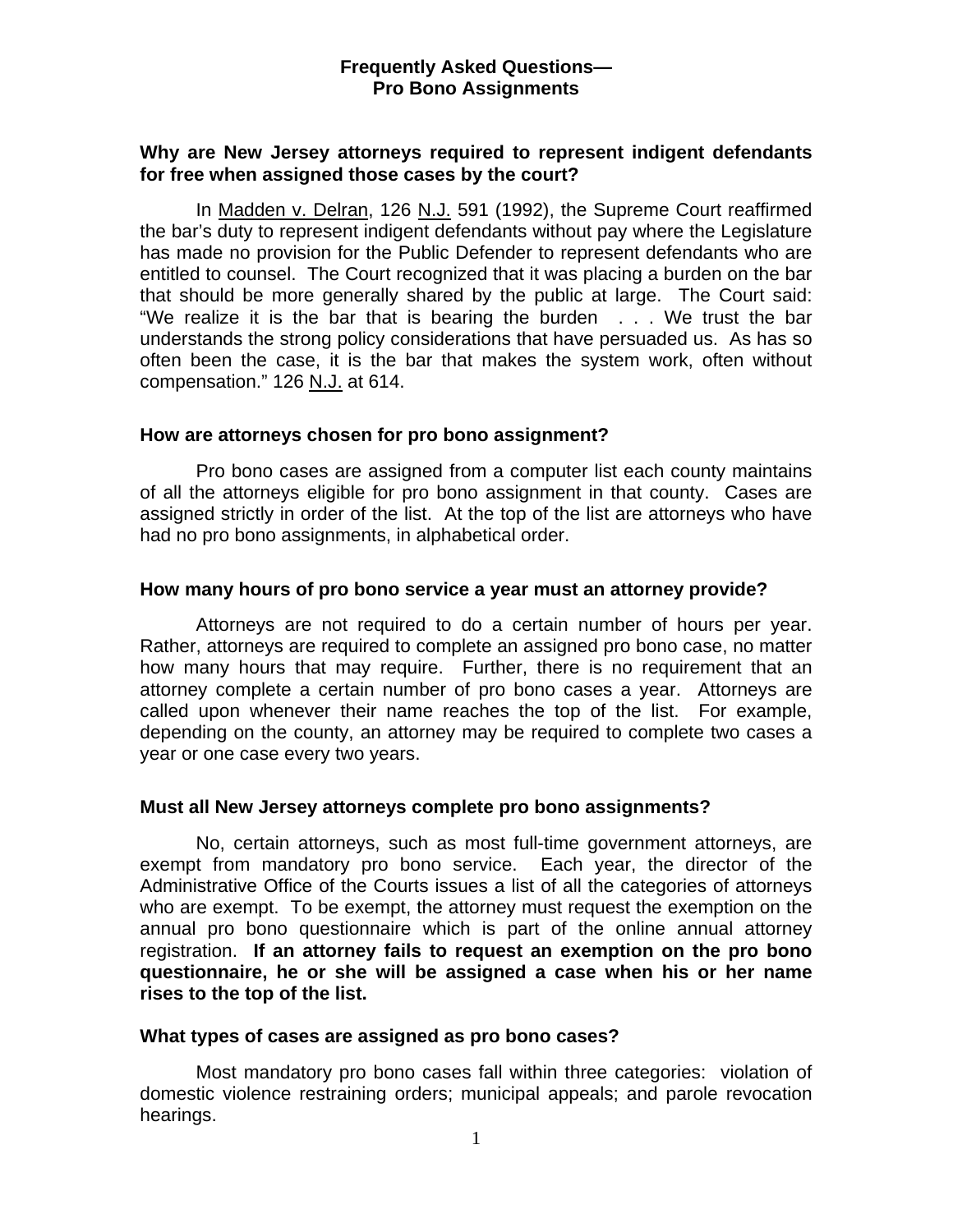### **What if the assigned attorney has no previous experience in the type of case he or she is assigned?**

The Supreme Court addressed this issue in Madden v. Delran, 126 N.J. at 607-08. It recognized that frequently attorneys who have no experience in the substantive area of the law involved in the pro bono case will be called upon. As the Court said: "Real estate attorneys, corporate counsel, experts in commercial leases, all have been assigned to represent indigent defendants charged with simple assault, driving while intoxicated; all were required not only to learn how to defend those cases but to find out where the courthouse is." 126 N.J. at 607. If, however, the trial judge is convinced that the assigned counsel will provide ineffective assistance of counsel, the judge should direct the assigned counsel to obtain a substitute. 126 N.J. at 608.

 Additionally the Administrative Director of the Courts has made available training materials to assist attorneys in preparation for assignments, http://www.judiciary.state.nj.us/probono/index.htm

# **I am completely retired from the practice of law. Am I required to do pro bono cases?**

No, you are exempt from mandatory pro bono. You should request exemption code 86 on the annual pro bono questionnaire that is part of the online annual attorney registration.

# **I do not have malpractice insurance. Am I required to do pro bono cases?**

Yes. The Supreme Court has determined that having malpractice insurance is not a prerequisite for handling Madden *pro bono* assignments. In fact, there is no requirement that any practicing attorney maintain malpractice insurance.

# **I recently lost my job with a law firm and have not yet found another law job. Am I required to do pro bono cases?**

No, while you are not practicing law you are exempt from mandatory pro bono. You should request exemption code 86 on the annual pro bono questionnaire that is part of the online annual attorney registration. When you obtain new legal employment, you are required to update your online attorney registration.

### **I am an attorney, admitted in New Jersey, but I practice law and have a bono fide office in another state. I do not practice law in New Jersey. Am I required to do pro bono cases?**

No, you are exempt from mandatory pro bono. You should request exemption code 90 on the annual pro bono questionnaire that is part of the online annual attorney registration.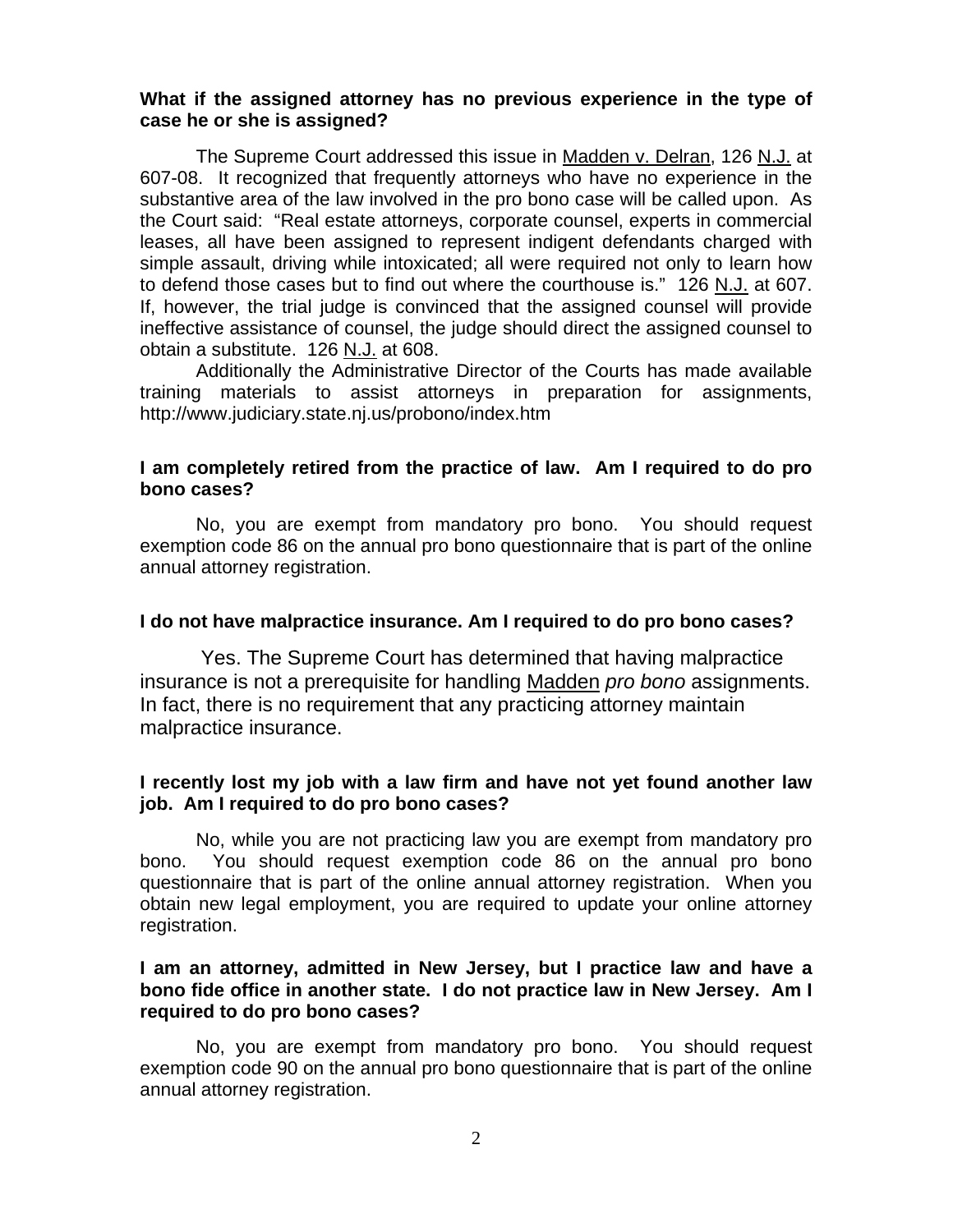#### **I am an attorney, admitted in New Jersey and I am employed as an in-house counsel with my primary office in New Jersey. I do not engage in private practice. Am I required to do pro bono cases?**

 Yes. The Supreme Court has determined that attorneys who are in-house counsel with offices in New Jersey and who are in good standing are eligible to receive pro bono assignments, because their work constitutes practicing law.

#### **I am an out of state attorney who is admitted in NJ, and recently claimed exemption code 90. Am I still exempt under exemption code 90 if I do volunteer legal work in NJ?**

No. You are not eligible for exemption code 90 if you are practicing law in New Jersey even on a volunteer basis. However, if you volunteer 25 hours of pro bono service for one of the approved organizations, you are exempt under exemption code 88 in the following year.

#### **I am an in-house counsel for an out-of-state corporation and my office is also out-of-state. But the corporation does have stores in New Jersey. Am I eligible to claim an exemption?**

Yes. The Supreme Court has determined that attorneys in this situation are eligible to claim exemption code 90, because they are not practicing law in New Jersey, in any capacity.

### **I am an attorney who maintains a bona fide law office in New Jersey. However, I have not represented a private client out of that office for more than a year. Am I required to do pro bono cases?**

Yes. The Supreme Court has determined that any attorney who maintains a bona fide law office in New Jersey, regardless of the amount of activity out of that office, is eligible to receive assignments.

## **I am an attorney with a bona fide office in another state, but will occasionally appear in the Federal court system in New Jersey. I have no cases in the New Jersey State courts. Am I eligible for an exemption under exemption code 90?**

Yes. Practicing in a Federal court in New Jersey does not count as practicing in New Jersey, since Federal courts are a separate jurisdiction.

#### **I am an attorney who occasionally works for a local law firm. I am not formally affiliated with that firm, but only work on an as needed basis. Am I eligible to claim an exemption?**

No. The Supreme Court has determined that attorneys who work on a per diem basis are eligible to receive pro bono assignments. However, the Court has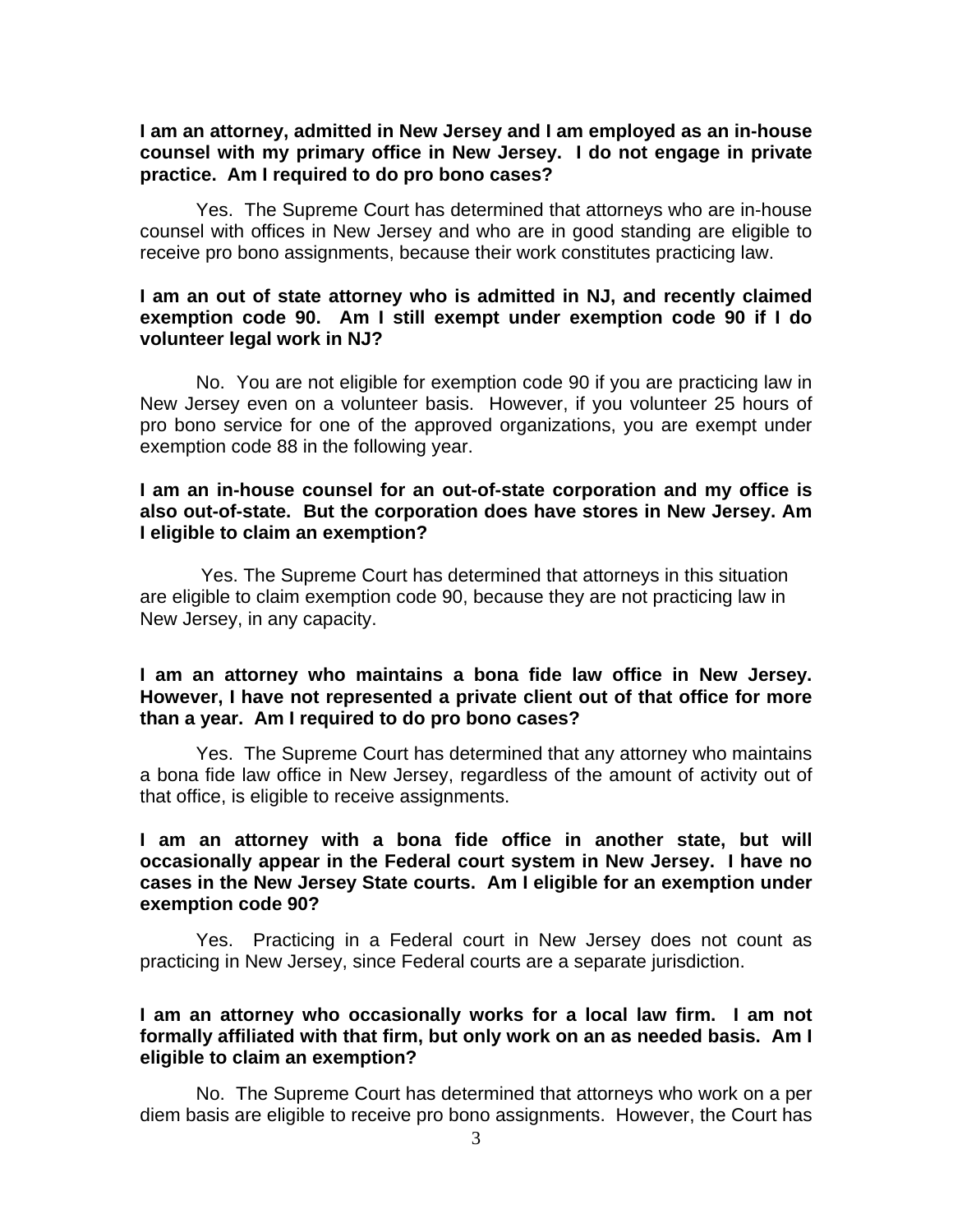further determined that an assignment should only be made during a time that these attorneys are actively practicing law in New Jersey.

### **I am an attorney who practices law by being placed by a temporary employment agency in law firms or corporations. Am I eligible to claim an exemption?**

No. The Supreme Court has determined that attorneys who practice law through temporary employment agencies are eligible to receive pro bono assignments. However, the Court has further determined that an assignment should only be made during a time that these attorneys are actively practicing law in New Jersey.

### **I am an attorney who has worked 25 hours during the past year for various programs listed under category #88. I have worked 15 hours for one of the programs and 10 hours for another. Am I eligible to claim an exemption?**

Yes. The 25-hour requirement is not tied directly to service for one program. If the attorney volunteers 25 hours for any one program or for a combination of programs listed under category #88, then the attorney is eligible to claim an exemption.

#### **I am an attorney licensed in New Jersey with a bona fide office both in New Jersey and Philadelphia. I volunteer to provide over twenty-five hours of legal services to a domestic violence prevention program in Philadelphia. May I claim an exemption for this volunteer work?**

No. Under exemption code 88, an attorney may claim an exemption if he or she can certify that he or she has performed at least twenty-five (25) hours of pro bono services for domestic violence service providers. However, the volunteer work must be done in New Jersey in order to claim the exemption.

#### **I am a retired municipal court judge, am I exempt from pro bono assignments?**

No. Exemption code 82 identifies retired judges as Supreme Court Justices, Superior Court and Tax Court Judges, Federal Court Judges, Workers' Compensation Judges and Administrative Law Judges. Only these judges are exempt after retirement.

### **I am an attorney admitted into practice for 50 years or more. I am granted an exemption from payment from New Jersey Lawyers' Fund for Client Protection. Am I required to do pro bono work?**

 No. If you have an exemption from payment for 50 years or more you are also exempt from pro bono. There is no exemption code number to fill in on the pro bono section of the card; it is automatic.